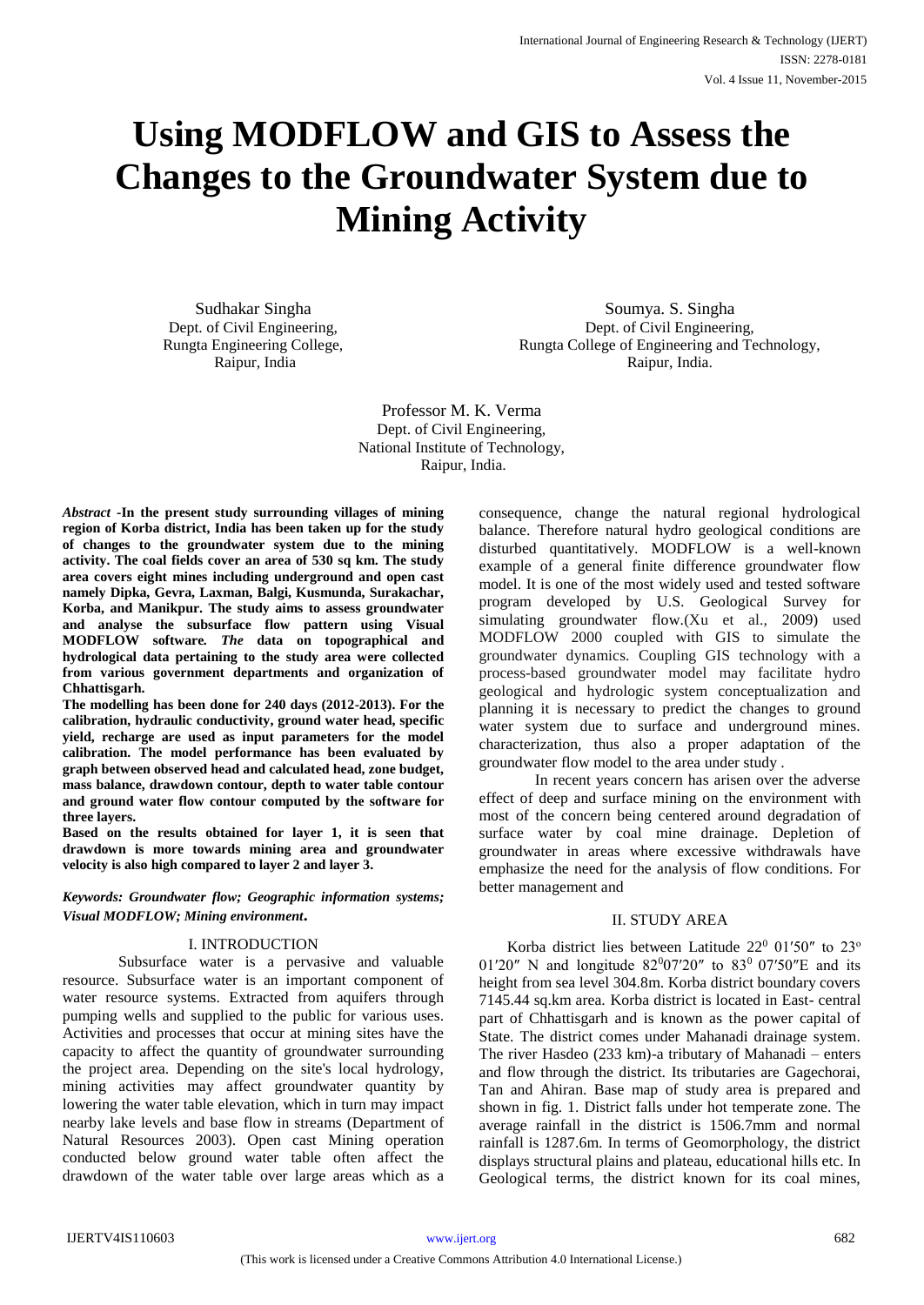Ferruginous Sandstone with shale and coal seams from Kamthi formation, Gondwana Super group are exposed in Eastern part of district. Coal seams are the economic backbone of the district. The district is known for huge coal and bauxite reserves. Presently there are 14 numbers of mines including Open cast and Deep mines. Two of the largest open cast coal mines are located in the district.



Fig.1**.**Location map of study area

| SR.<br>NO | TYPES OF DATA      | <b>SOURCES</b>         |  |
|-----------|--------------------|------------------------|--|
|           |                    |                        |  |
|           | Hydrological data  | <b>Water Resources</b> |  |
|           |                    | Department, Korba and  |  |
|           |                    | CGWB ,Raipur           |  |
| 2         | Topographical      | GSI Raipur, State Data |  |
|           | data and Soil data | Centre                 |  |
|           |                    | Raipur and CGWB,       |  |
|           |                    | Raipur                 |  |
| 3         | Well Data          | CGWB, Raipur           |  |

In the study the thematic boundary maps were generated in form of shape files (.shp) and then exported to gif format (.gif) which is given as an input to create model in VISUAL MODFLOW. The scanned toposheets were first georeferenced and various thematic layers as required were delineated. Also the clip tool of Arc Info has been used to extract specific region of interest as required. Here in this case the Coal mining areas, village boundaries and well locations surrounding mining region has been extracted from district boundary map.

# *A. Component of Visual MODFLOW*

The Visual MODFLOW is divided in three main sections such as input, run and output section. The input section of Visual MODFLOW is used to

1. Defining 3D finite difference grids,

2. Entering pumping well and observation well location and attributes,

3. Defining soil properties zone, and

4. Assigning boundary conditions locations and attributes. Details of input sections are given point wise as follows.

1. Grid: The Grid frame contains options for the model dimensions and initial grid discretization. The initial grid will have uniform grid cell size throughout the entire model. For creating a new model, only one sitemap may be used to setup the model grid. There are 150 rows and 150 columns has been taken for the study area. The size of the one grid is  $0.5 \text{ Km}^2$ .

2. Pumping wells: For input the value of pumping well in the model, village wise draft calculation has been done for the study area. The new well window displays the relevant attributes of the pumping wells, including the well name; X and Y co-ordinates, screen intervals, pumping schedule, draft and the pumping well status (Active/Inactive).Twenty non of pumping wells are selected for study. The pumping schedule table has been used to enter the well pumping rates for specified time periods. Negative pumping rate values are used for extraction wells, each time period require as a valid start time, end time and pumping rates. The start time field is automatically generated to ensure that the time periods are continuous that means start time of one time periods is equal to the end time of the previous time period. Village wise draft data is shown in Table I.

3. Observation wells: The observation well data describes the relevant attributes of the observation well including the well name, X and Y co-ordinates, observation points and observation head. The well location can be viewed in either model co-ordinates or world co-ordinates. The observation table has been used to enter the observed values at specified times. Ten observation wells named as were considered for study area. These observation wells are spread all over the study area, so that the behavior of the entire region can be studied. The observation well data has given with an interval of thirty days. The details of observation wells data are shown in Table II.

4. Flow properties: A ground water flow model requires many different type data to simulate the hydrological process influencing the flow of ground water. The hydro-geological characteristics of the model are classified in to three properties such as conductivity (Kx, Ky, Kz), storage properties (Ss, Sy, Peff, Ptot) and initial heads.

The conductivity parameter value of the model includes Kxhydraulic conductivity in the direction of model X axis (4 E-4 m/day) Ky- hydraulic conductivity in the direction of the model Y axis (4 E-4 m/day), and, Kz -hydraulic conductivity in the direction of the model Z axis (4 E-5 m/day).

Specific yield (Sy) is known as the storage term for an unconfined aquifer. It is defined as the volume of water that an unconfined aquifer releases from storage per unit area, per unit decline in the water table. Specific yield is generally equals to the porosity. Effective porosity (Peff) is the pore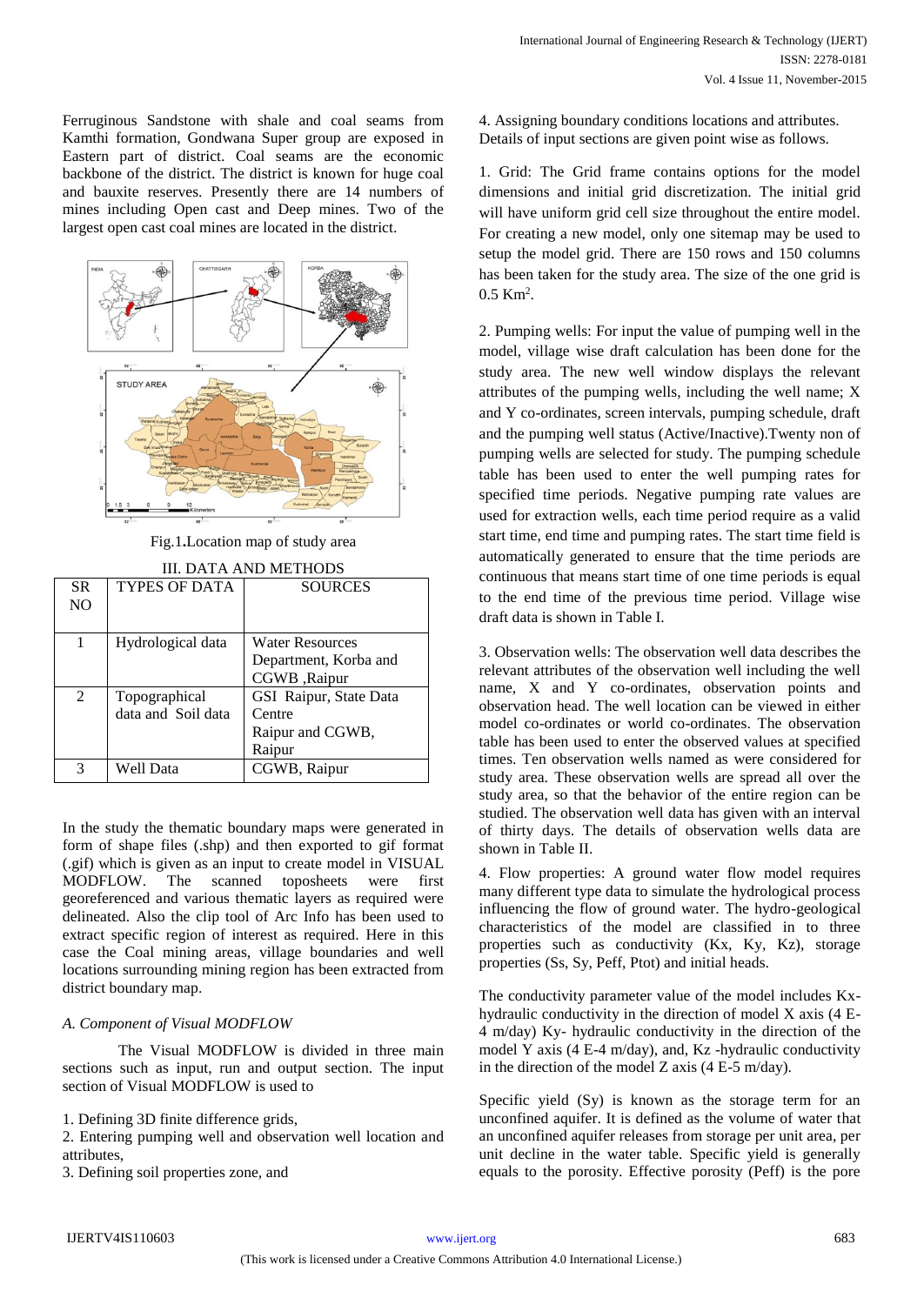space through which flow occurs and is given as input. For input the initial head in the MODFLOW, clipboard has been used. In the worksheet, values of X and Y co-ordinates are taken from the map, which is imported in the Visual MODFLOW software. Value of the z-coordinate is the RL value of the water level in the observation well. Modeling has been done for 240 days.

*5. Boundary condition:* Every model requires an appropriate set of boundary conditions to represent the systems relationship with the surrounding systems. In case of a groundwater flow model, boundary conditions describe the exchange of flow between the model and the external system. The boundary conditions considered in this study are

(1) Wall (HFB),

- (2) Recharge (RCH),
- (3) River (RIV),
- (4) Evapo-transpiration (EVT).

*6. Wall (HFB) Boundary Condition:* Visual MODFLOW supports the Horizontal Flow Barrier (HFB) Package included with MODFLOW. The Visual MODFLOW input data for HFB grid cells is stored in the project name. The Horizontal-Flow-Barrier (HFB) or Wall Boundary as it is referred to in Visual MODFLOW, was developed to simulate thin, vertical, low-permeability features that impede the horizontal flow of groundwater. The thickness of the wall 3 m and hydraulic conductivity 0.0000001 m/day is been considered.

*7. Recharge (RCH) Boundary Condition:* Most commonly, recharge occurs as a result of precipitation percolating into the groundwater system. This boundary condition is used to simulate a distributed recharge to the groundwater system. The Recharge has been calculated of each village for 120 days and 240 days separately. The recharge in ground water during simulation period is very low. The recharge rate is a parameter that is not often measured at a site, but rather, it is assumed to be a percentage of the precipitation. The recharge has been used for the both simulation period ranges from 2 to 35 mm /month.

Table I. Village wise draft for 120 days and 240days

| <b>WELL</b>        | <b>WELL LOCATION</b><br>X<br>(m) | <b>WELL LOCATION</b><br>Y(m) | <b>DRAFT FOR 120</b><br>DAYS (m3/day) | DRAFT FOR 240<br>DAYS (m3/day) |
|--------------------|----------------------------------|------------------------------|---------------------------------------|--------------------------------|
| <b>BHILAIBAZAR</b> | 91913656.89                      | 2482658.98                   | 2012.50                               | 3035.00                        |
| <b>MALGAON</b>     | 9183839.165                      | 2483978.56                   | 656.07                                | 989.41                         |
| <b>SONPURI</b>     | 9201232.251                      | 2482501.32                   | 724.50                                | 1092.60                        |
| <b>BALGIKHAR</b>   | 9196559.203                      | 2491291.10                   | 796.95                                | 1201.86                        |
| <b>GAJRA</b>       | 9192998.785                      | 2494072.68                   | 684.25                                | 1074.25                        |
| <b>RAMPAKHARA</b>  | 9211675.513                      | 2483692.61                   | 603.75                                | 910.50                         |
| <b>DHELWADIH</b>   | 92084654.35                      | 2484504.05                   | 668.15                                | 1007.62                        |
| <b>KOHADIYA</b>    | 9204494.484                      | 2491086.38                   | 547.40                                | 825.52                         |
| <b>CHARPARA</b>    | 9199130.158                      | 2487952.87                   | 780.85                                | 1177.58                        |
| <b>SIRKI</b>       | 9181761.216                      | 2487174.37                   | 885.50                                | 1035.40                        |
| <b>HARDIBAZAR</b>  | 9185099.108                      | 2482056.27                   | 2033.25                               | 3217.10                        |
| <b>AMGAON</b>      | 9197338.044                      | 2482167.53                   | 672.17                                | 1013.69                        |
| <b>PANDRIPANI</b>  | 9209724.515                      | 2482417.65                   | 664.12                                | 1001.55                        |
| <b>KUDURMAL</b>    | 92043079.12                      | 2478483.16                   | 547.40                                | 825.52                         |
| <b>NAKTIKHAR</b>   | 9210399.103                      | 2485826.86                   | 684.25                                | 1031.90                        |
| <b>GERWA</b>       | 9199655.654                      | 2490465.75                   | 483.00                                | 728.40                         |
| SHUKLAKHAR         | 9188882.052                      | 2493627.62                   | 503.13                                | 758.76                         |
| <b>JAMNIMUDA</b>   | 9190884.787                      | 2497076.78                   | 663.85                                | 1000.73                        |
| <b>RANJANA</b>     | 9179647.218                      | 2490957.31                   | 714.80                                | 1079.30                        |
| <b>LATA</b>        | 9197115.518                      | 2492848.78                   | 724.50                                | 1092.60                        |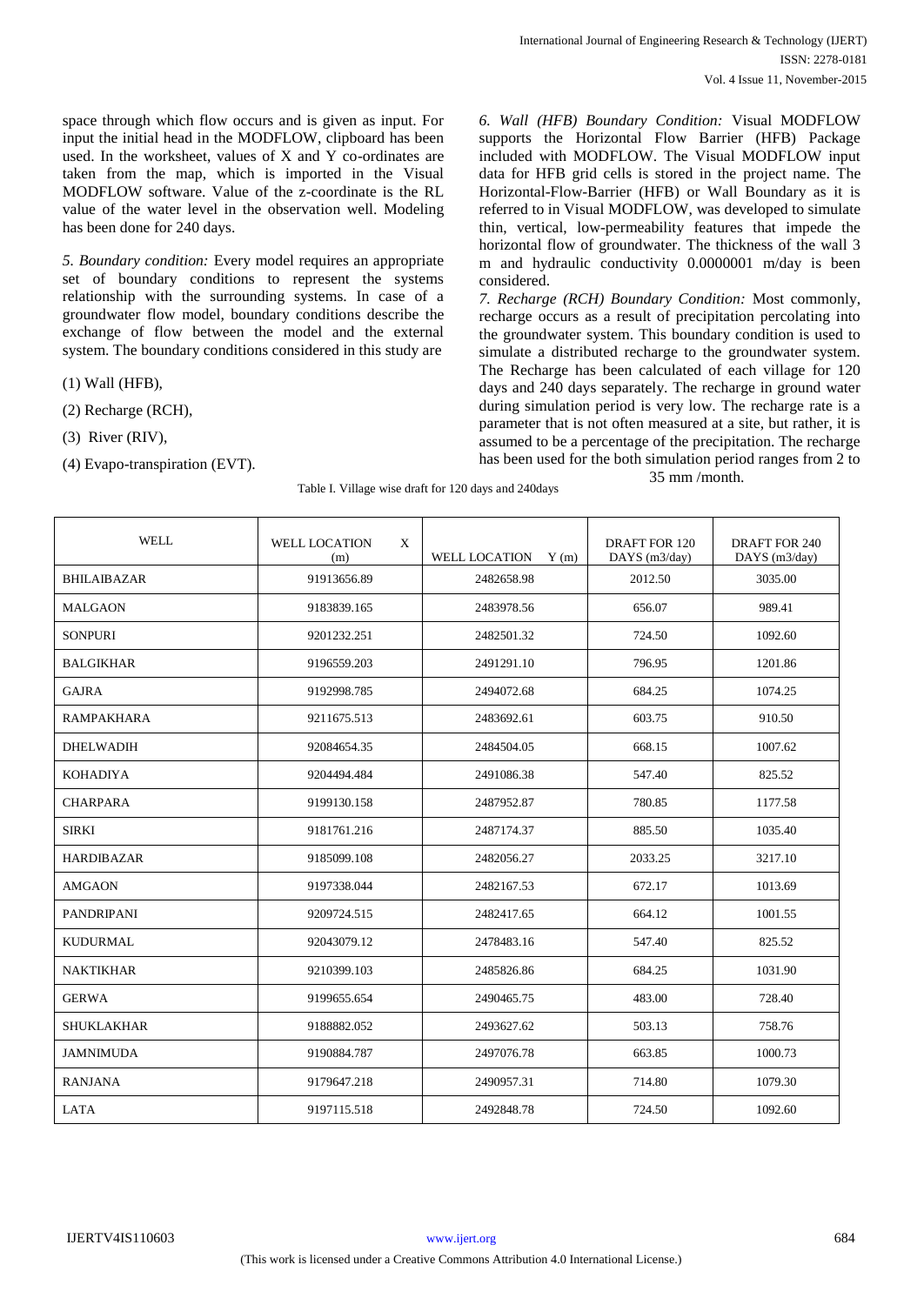*8. River (RIV) Boundary Condition:* The River boundary condition is used to simulate the influence of a surface water body on the groundwater flow. Surface water bodies such as rivers, streams and lakes may either contribute water to the groundwater system, or act as groundwater discharge zones depending on the hydraulic gradient between the surface water body and the groundwater system. Monthly river data is assigned in the model. The thickness of the river bed 6.5m is considered and river bed conductance value assigned in the river package ranges from  $25000$  to  $48000$  m<sup>2</sup>/day.

*9. Evapo-transpiration (EVT) Boundary Condition:* The Evapo-transpiration simulates the effects of plant transpiration, direct evaporation, and seepage at the ground surface by removing water from the saturated groundwater regime. In this boundary condition the values are calculated for the monsoon and non-monsoon season separately. The mean evapotranspiration value assigned for the model varies from 3.26 to 7.7 mm/year. The extinction depth 2m has been considered.

*B. Creating new model in Visual MODFLOW*

A new Model is created in Visual MODFLOW. Steady state simulation has been considered for both the periods. The site map of the study area is digitized by the help of ARC GIS software. The digitized map was imported in the model domain window. Two geo-reference points are assigned after selecting the region of interest. The values of x, y coordinates of the model are given. The new model for the study area has been created in the Visual MODFLOW for further study. A steady state ground water flow model is developed and calibrated against ground water level. The model is developed to simulate the existing hydrological system and the processes that control the ground water flow. The ground water flow equation with the specification of flow and initial head conditions at the boundaries constitutes a mathematical representation of the aquifer system. After giving all inputs, model is made to run for steady state condition. The results obtained are

- Drawdown, Groundwater flow direction, and Water table depth maps.
- Calibration graph between calculated head and observed head, for both simulation periods.

### IV. RESULTS AND DISCUSSIONS

- 1. Model simulation period
- -120 Days (August to November 2012)
- 240 Days (December to March 2013)
- 2. Model Layer -
- 03 Layers (500m each)
- 3. Model Simulation type
- -Steady state
- 4. Model Output
- Drawdown, velocity, flux and water table depth

#### *A. Drawdown*

For better understanding of maps two areas are selected, one situated near mining region and other far away from mining region of the study area .The output map is shown in fig 4 and 5.

1. It is observed that in 120 days simulation, the drawdown difference between the two considered areas is of 1.9m whereas for 240 days it is 1.5 m. From the basis of result in both the simulation period, the drawdown is observed to be higher near mining region due to high amount of daily water pumping activities from mines. The high drawdown difference in 120days (monsoon period) is because of more dewatering process from mines as compared to 240 days simulation.

2. The drawdown increases by 3.5m near mining location and 3.9 m far from mining location in 240 days simulation period as compared to 120 days simulation. This increase in drawdown value in second simulation is due to less recharge percentage, daily pumping activity from well that result in change in high hydraulic head.





Fig. 5. Drawdown output for 240 days

### *B. Water table depth*

The depth from the top of Layer 1 (i.e. ground surface) to the calculated water table elevation is known as water table depth. It depends on constant head, recharge and evapotranspiration. The water depth is observed only in first layer because of influence of Constant Head. The output map is shown in fig 6 and 7.

1. The water table depth near mining area is 1.1 to 1.4 m below the river bottom bed level in 120 days and it increases to 7.1 m in 240 days.The increase in depth is due to continuous outflow from constant head, daily dewatering activities, less recharge, high plant usage (transpiration rate) and high evaporation rate .

2. This high change in hydraulic head results in decline in water table depth followed by high drawdown in nonmonsoon period i.e. in 240 days simulation.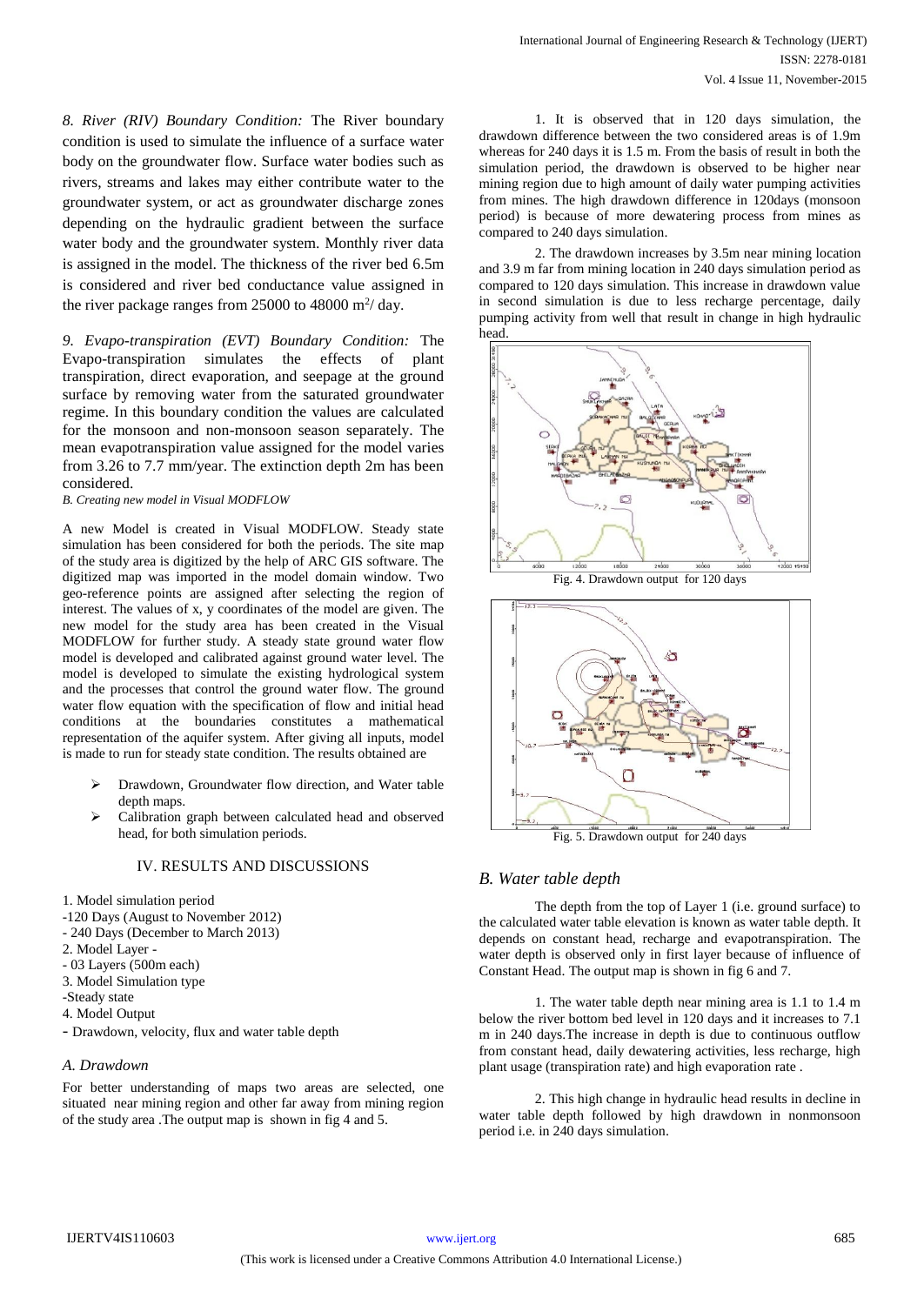3. The water table depth value observed is higher near mining region and vice versa for both simulation periods.







# *C. Velocity*

The magnitude and direction for both the simulation period shows same trend of fluctuation. The higher magnitude is observed in layer 1 and 2 due to the presence of constant head and pumping wells. Whereas low magnitude is observed in layer 3 because of contribution of pumping wells only.

Magnitude-The magnitude of ground water velocity observed is higher in 240 days simulation for all the layers in comparison to 1<sup>st</sup> simulation period. This increase in magnitude is due to only daily discharge from pumping wells, as velocity changes with respect to discharge .In 120 days simulation because of high precipitation and low evapotranspiration rate, daily pumping do not affect the magnitude to a higher extent but due to less recharge followed by high evapotranspiration and daily pumping, magnitude increases to nearly 1.2 times more in 240 days simulation.

Directions in Layer1- The flow direction of ground water from surrounding areas are towards mining region. Due to high rate of dewatering from the mines, the ground water moves from surrounding constant heads towards mine areas for both simulation period. Flow direction is shown in fig 8 and 9. Direction in layer 2 and 3- The flow direction of groundwater is also towards mines because of influence of mining pumping activities only for both simulation periodFlow directions are shown in fig 10, 11, 12 and 13.



Fig. 8. Velocity output of layer 1 for 120 days



Fig. 9. Velocity output of layer 1 for 240 days



Fig. 10. Velocity output of layer 2 for 120 days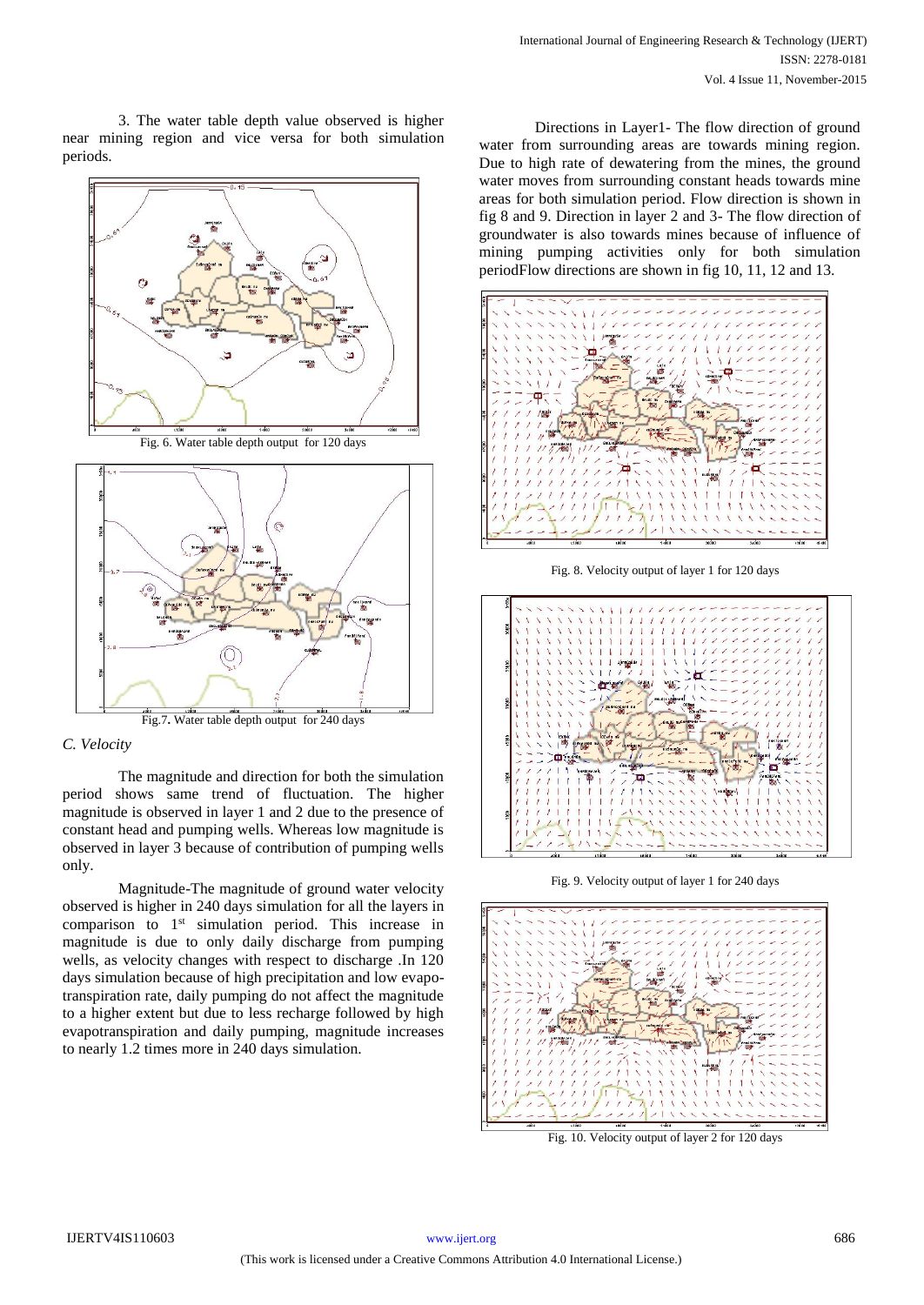

Fig. 13. Velocity output of layer 3 for 240 days

## *D. Graph Between Observed And Computed Head*

Fig. 14 shows the graph between observed head and simulated head (computed head) for the monsoon period. More recharge occurs during this period. Due to the fluctuation in recharge in these periods, there are more difference between the observed head and simulated head.



Fig. 14. Output graph of calculated head vs Observed Head 120 days Simulation

Fig.15 shows the graph between observed and simulated head (computed head) for non monsoon period. During this period, the recharge percentages are less, as compared to the first simulation period. Due to less fluctuation in recharge at this period, the difference between the observed head and computed head are less.

For the better results in the modeling, the difference between the observed and computed head should be least. The confidence interval confirms regarding the model. Nine observation well data has been used for the study and most of the data are in between upper and lower confidential limit i,e most of the data are acceptable for the model.



Fig. 15. Output graph of calculated head vs Observed Head for 240 days Simulation